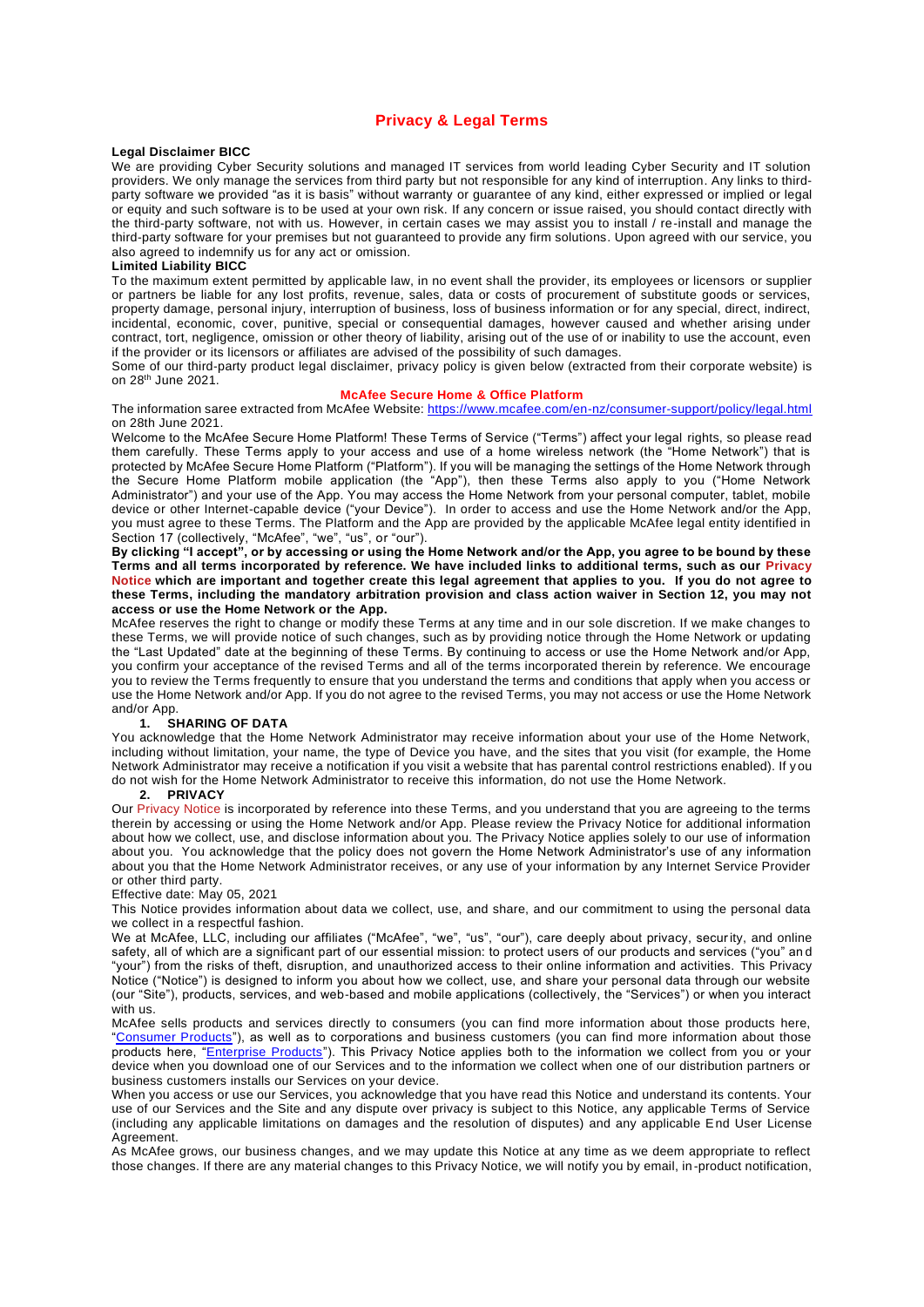or as otherwise required by applicable law. It is important that you check back and make sure that you have reviewed the most current version of this Notice.

This Notice applies to all users of our Services across the world. Some users, including residents of the European Economic Area, may have additional rights depending on where they are located, which are described in this Notice. **What Kinds of Information Do We Collect?**

In order to provide our services, we collect information. Some information you provide directly to us, some we collect automatically through our Services, and some is collected from third parties. In this Notice, "Personal Data" refers to data that could be used, alone or in combination with other data, to identify you as an individual.

**We collect information you provide to us**. For example, we collect information when you purchase a product or service, create an account, fill out a form, participate in a contest or promotion, request customer service, or otherwise communicate with us.

The types of Personal Data you may provide includes:

- Contact information (such as name, email address, mailing address, and phone number);
- Payment information (including payment card numbers and associated identifiers, billing address, and bank account information); and
- Account log-in credentials (which for some Services may include social network credentials).

We may also collect other information from or about you, such as information about what products you purchased, your interests, demographic information, photographs and videos, and biometric data such as fingerprints or voice prints. You may also provide us with additional data. For example, when you use our identity theft protection services, you will have the option to provide your social media log-in information so that we can monitor your social media accounts.

**We automatically collect information about your interactions with the Services as well as devices on which the Services are installed. In some cases, we automatically collect information about other devices connected to the same network as the device on which the Services are installed.**

For example, we may collect and use the following:

- Information about the products you looked at or searched for and the Services you used, including time spent and other statistical information.
- Details about your computers, devices, applications, and networks, including internet protocol (IP) address, cookie identifiers, mobile carrier, Bluetooth device IDs, mobile device ID, mobile advertising identifiers, MAC address, IMEI, Advertiser IDs, and other device identifiers that are automatically assigned to your computer or device when you access the Internet, browser type and language, language preferences, battery level, on/off status, geo-location information, hardware type, operating system, Internet service provider, pages that you visit before and after using the Services, the date and time of your visit, the amount of time you spend on each page, information about the links you click and pages you view within the Services, and other actions taken through use of the Services such as preferences. We may collect this information through our Services or through other methods of web analysis.
- When you use our products to protect your mobile device, we collect geolocation data of the device on which the product is installed.
- Details about your internet, app, or network usage (including URLs or domain names of websites you visit, information about the applications installed on your device, or traffic data); and performance information, crash logs, and other aggregate or statistical information.

In order to provide you our Services, including to detect and evaluate malware and spam, we may scan, collect, and store data from your files, including emails, attachments, email addresses, metadata, and URLs and traffic data.

We collect this information through our Services and through technologies such as cookies, web beacons or web bugs, and clear GIFs. Please see our [Cookie Notice](https://www.mcafee.com/en-nz/consumer-support/policy/legal.html#cookie) for more information about the cookies and similar technologies that we use and the choices available to you.

#### **Information We Collect from Third Parties**

We may receive information about you from other sources and combine that information with the information we collect directly. Examples of information we may receive from other sources include: updated delivery or payment information used to correct our records; purchase or redemption information; and customer support and enrollment information. For our identity protection Consumer Products, we also may collect credit or identity information which we use to help prevent and detect fraud.

#### **Location Information**

Certain Services may request permission to access your location. Where you grant this permission, we will collect information about your location using GPS, wireless, or Bluetooth technology. You can control access to precise location information through your mobile device settings. We also may look up your IP address to determine your general location. **How Do We Use the Information We Collect?**

## **To Help Protect You**

When you install or use one of our Services, it will run in the background of your device or env ironment to help predict threats and better protect you, your devices, and your information. For example, McAfee may use information to:

- Analyze data sent to/from your device(s) to isolate and identify threats, vulnerabilities, viruses, suspicious activity, spam, and attacks, and communicate with you about potential threats;
- Participate in threat intelligence networks, conduct research, and adapt products and services to help respond to new threats;
- Encrypt your data, lockdown a device, or back-up or recover your data;
- Check for Service updates and create performance reports on our Services, to ensure they are performing properly; and
- Look for misuses of your data when you use our identity monitoring products.

## **To Run Our Business**

We also use the information we collect for other business purposes, including to:

• Authenticate your identity and prevent fraud with your biometric data;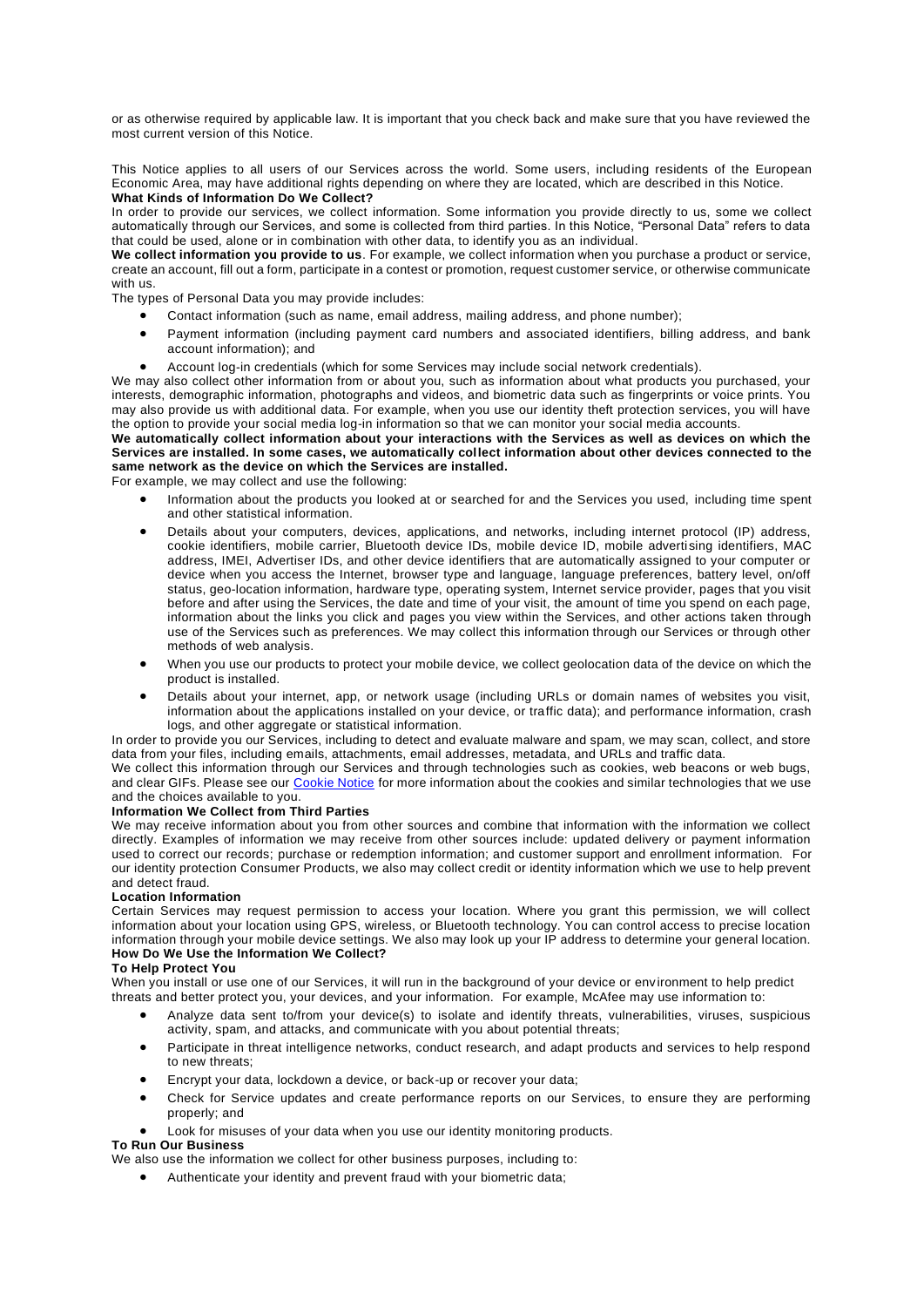- Analyze your behavior to measure, customize, and improve our Site and Services, including developing new products and services;
- Advertise McAfee products and services that we think may be of interest to you;
- Establish and manage accounts and licenses, including by collecting and processing payments and completing transactions;
- Provide customer support, troubleshoot issues, manage subscriptions, and respond to requests, questions, and comments;
- Communicate about, and administer participation in, special events, programs, surveys, contests, sweepstakes, and other offers and promotions;
- Conduct market and consumer research and trend analyses;
- Enable posting on our blogs, forums, and other public communications;
- Perform accounting, auditing, billing, reconciliation, and collection activities;
- Prevent, detect, identify, investigate, and respond to potential or actual claims, liabilities, prohibited behavior, and criminal activity; and
- Comply with and enforce legal rights, requirements, agreements, and policies.

## **Third-Party Advertising**

We work with third-party advertising companies to display or deliver ads to you while you are on our Site or using some Services. These third-party advertisers may collect data about your interaction with the Site or Services or others' sites or services to measure the effectiveness of their ads and to personalize advertising content. See our [Cookie Notice](https://www.mcafee.com/en-nz/consumer-support/policy/legal.html#cookie) to learn more about how McAfee and these advertising partners use tracking technologies like cookies and the choices available to you.

If you have consented to allow our Services to access to your location, our mobile advertising partners may use your location to target advertisements to you. You may use the location settings on your device to withdraw access to information about your location

#### **Other Uses**

We may use Personal Data for which we have a legitimate interest, such as direct marketing, individual or market research, anti-fraud protection, or any other purpose disclosed to you at the time you provide Personal Data or with your consent.

#### **Who Do We Share Personal Data With?**

Generally, we disclose the information we collect to provide the Services, to communicate with you, to advertise or promote our Services, to facilitate changes to or transfers of our business, as required by law, or with your consent. We may share Personal information in the following ways:

- With current and future members of the McAfee family of companies for the purposes described in this Notice;
- With service providers who perform services for us (see the list of our sub-processors here for *Enterprise* [Products;](https://www.mcafee.com/enterprise/en-us/assets/legal/enterprise-sub-processor-list.pdf) and where required under applicable laws, available upon request for [Consumer Products\)](https://www.mcafee.com/enterprise/en-us/about/legal/gdpr-data-request.html/);
- If we believe disclosure is necessary and appropriate to prevent physical, financial, or other harm, injury, or loss, including to protect against fraud or credit risk;
- To legal, governmental, or judicial authorities as instructed or required by those authorities and applicable laws, or in relation to a legal activity, such as in response to a subpoena or investigation of suspected illicit or illegal activities, or where we believe in good faith that users may be engaged in illicit or illegal activities, or where we are bound by contract or law to enable a customer or business partner to comply with applicable laws;
- In connection with, or during negotiations for, an acquisition, merger, asset sale, or other similar business transfer that involves all or substantially all of our assets or functions where Personal Data is transferred or shared as part of the business assets (provided that such party agrees to use or disclose such Personal Data consistent with this Notice or gains your consent for other uses or disclosures);
- With your consent or at your direction, such as when you choose to share information or publicly post content and reviews (for example, social media posts); and
- With persons of your choosing and at your discretion, should the product you are subscribed to allow that functionality. We may also share aggregate data that does not identify you or any specific device with third parties.

#### **How Do We Protect Your Data?**

We use administrative, organizational, technical, and physical safeguards to protect the Personal Data we collect and process. Our security controls are designed to maintain data confidentiality, integrity, and an appropriate level of availability.

## **What Choices Do You Have About Your Personal Data?**

#### **McAfee Accounts**

If you register a McAfee Consumer Product, you can access and correct the Personal Data in your profile at any time by visiting [My Account](https://home.mcafee.com/Secure/MyAccount/DashBoard.aspx?culture=en-nz) or contacting us as described below.

If you have not registered a McAfee product but one of our products is installed on your device, you may stop McAfee's collection of Personal data from your device by uninstalling that product.

To close your account and for other support questions, please visit the McAfee [Contact Us](https://service.mcafee.com/webcenter/portal/cp/home?locale=en-NZ) page and click on "Support" tab and then select your "Country".

### **Marketing Communications**

To stop receiving marketing communications, click on the unsubscribe link in the email, or click [here](https://www.mcafee.com/enterprise/en-us/forms/preferences/communication.html) for Enterprise marketing or **[here](https://home.mcafee.com/supportpages/unsub.aspx)** for Consumer marketing.

If you choose to no longer receive marketing information, McAfee may still communicate with you regarding tra nsactional, legal or administrative topics, such as security updates, product functionality, and service requests.

### **Individual Rights in Personal Data**

In accordance with applicable law, you may have the right to: (i) request confirmation of whether we are processing your Personal Data; (ii) obtain access to or a copy of your Personal Data; (iii) receive a portable copy of your Personal Data, or ask us to send that information to another organization (the "right of data portability"); (iv) seek correction or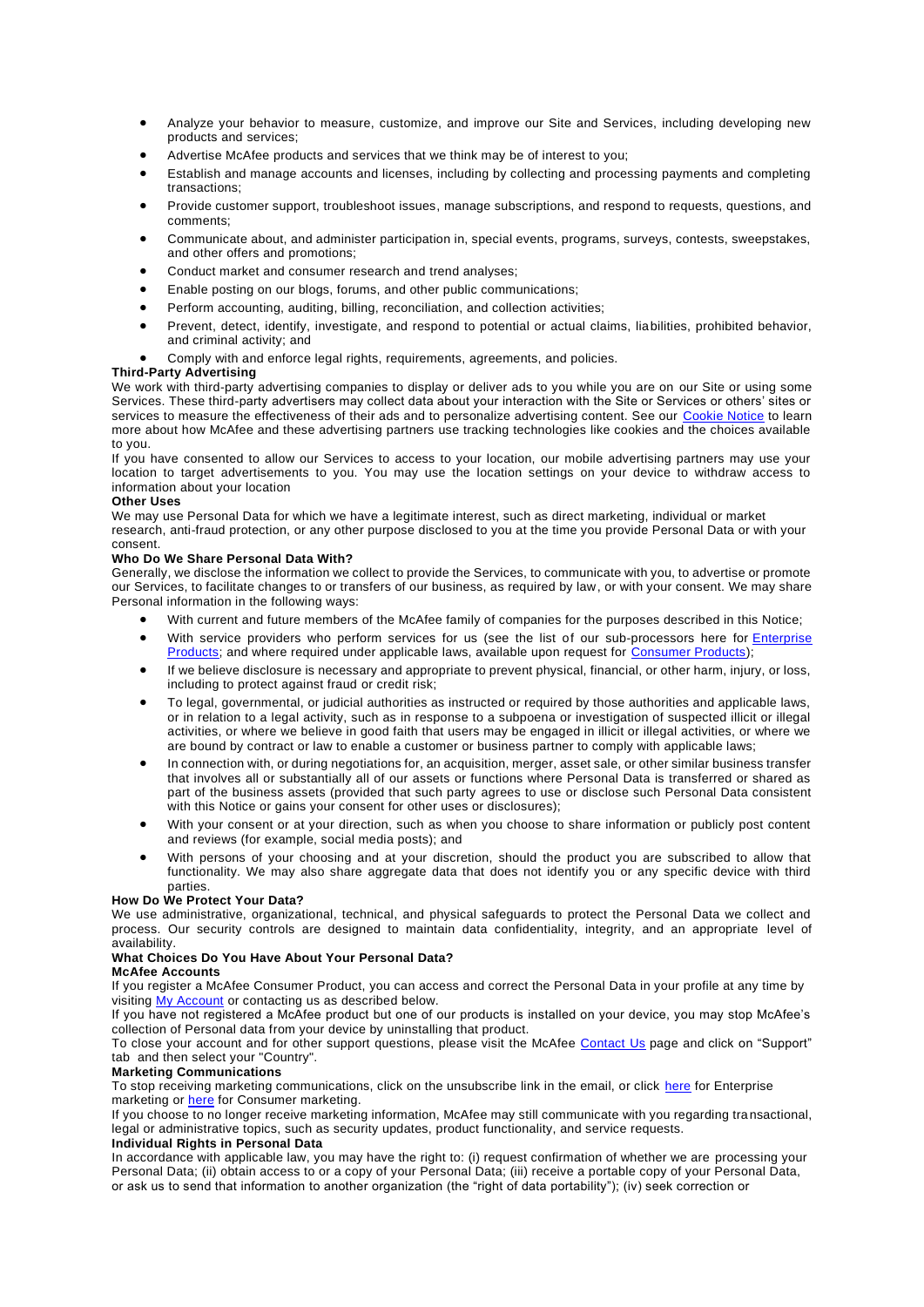amendment of inaccurate, untrue, incomplete, or improperly processed Personal Data; (v) restrict our processing of your Personal Data; (vi) object to our processing of your Personal Data; and (vii) request erasure of Personal Data held about you by us, subject to certain exceptions prescribed by law.

If you would like to exercise any of these rights, please visit our Individual Data Request Form available at [https://www.mcafee.com/enterprise/en-us/about/legal/gdpr-data-request.html](https://www.mcafee.com/enterprise/en-gb/about/legal/gdpr-data-request.html/) or contact us as set forth below. We will process such requests in accordance with applicable laws. To protect your privacy, we may take steps to verify your identity before fulfilling your request. For some requests and where permitted by law, an administrative fee may be charged. We will advise you of any applicable fee prior to performing your request.

## **How Long Does McAfee Retain the Personal Data it Collects?**

McAfee will keep your Personal Data for the minimum period necessary for the purposes set out in this Notice, namely (i) for as long as you are a registered subscriber or user of our products or (ii) for as long as your Personal Data are necessary in connection with the lawful purposes set out in this Notice, for which we have a valid legal basis or (iii) for as long as is reasonably necessary for business purposes related to provision of the Services, such as internal reporting and reconcil iation purposes, warranties or to provide you with feedback or information you might request. Where required by law, we will delete your biometric data within three years of your last interac-tion with the Services.

In addition, if any relevant legal claims are brought, we may continue to process your Personal Data for such additional periods as are necessary in connection with that claim.

Once the abovementioned periods, each to the extent applicable, have concluded, we will either permanently delete, destroy, or de-identify the relevant Personal Data so that it can no longer reasonably be tied to you.

#### **Children's Privacy**

Some of McAfee's Services provide security features that parents may use to monitor their child's activity online, physical location, or use of a registered device. These Services require parental consent, and we do not knowingly use the Personal Data we collect from children's devices for any purpose except to deliver the Services. These products allow parents to delete their child's profile at any time. If you believe we have collected information from your child in error or have questions or concerns about our practices relating to children, please contact us as described be-low. If you are under the age of 18, you must have your parent's permission to access the Ser-vices. McAfee urges parents to instruct their children never to give out their real names, address-es, or phone numbers, without parental permission. If you learn that your child has provided us with Personal Data without your consent, you may alert us by contacting us as described below. If we learn that we have collected any Personal Data from children under 13 (and in certain jurisdic -tions under the age of 16), we will promptly take steps to delete such information and terminate the child's account.

#### **Data Transfers**

McAfee is headquartered in the United States (see Contact Us for addresses), and we have operations, entities, and service providers in the United States and throughout the world. As such, we and our service providers may transfer your Personal Data to, or store or access it in, jurisdictions that may not provide equivalent levels of data protection as your home jurisdiction. We will take steps to ensure that your Personal Data receives an adequate level of protection in the jurisdictions in which we process it.

## **Residents of the European Economic Area**

If you are in the European Economic (EEA), the following additional disclosures apply.

#### **Data Controller**

Where you purchase one of McAfee's consumer products, McAfee Ireland Limited acts as the Controller of you r Personal Data.

#### **Legal Basis for Processing**

When we process your Personal Data, we will only do so in the following situations:

- We need to use your Personal Data to perform our responsibilities under our contract with you (e.g. processing payments for and providing the Services you purchase or request).
- We have a legitimate interest in processing your Personal Data. For example, we have a legitimate interest in processing your Personal Data to provide, secure, and improve our Services, in communicating with you about changes to our Services, and in informing you about new services or products.
- We have your consent to do so.
- We need to process your Personal Data to comply with our legal obligations.

#### **Data Transfers**

We transfer Personal Data to countries outside of the EEA or Switzerland through a series of intercompany agreements based on the Standard Contractual Clauses in accordance with EU law and applicable EU regulations.

#### **Individual Rights Requests and Withdraw Consent**

You may submit a request to exercise your rights in Personal Data using the mechanisms explained under "What Choices Do You Have About Your Personal Data?" above. If you initially consented to our processing of your Personal Data, you may withdraw your consent using those mechanisms or by contacting us using the contact information below.

#### **For Enterprise/Business Customers Only**

Sometimes McAfee products and services are offered through a third party such as an employer. In these instances,

McAfee acts as a data processor and only processes Personal Data in line with instructions received from its customers. Any requests relating to the exercise of individual rights in Personal Data processed as part of a service offered by a third party should be made by an authorized individual using the Individual Data Request Form available at [https://www.mcafee.com/enterprise/en-us/about/legal/gdpr-data-request.html.](https://www.mcafee.com/enterprise/en-gb/about/legal/gdpr-data-request.html/) If you require further information about the Personal Data processed by the McAfee offered through a third party, please contact your account manager.

#### **Supervisory Authority and Complaints**

If you are an EU/EEA Data Subject and have a concern about our practices concerning the processing of Personal Data that we are not able to resolve, you have the right to lodge a complaint with the data protection authority where you reside or in which you work, or in which the alleged infringement occurred, each as applicable, or by contacti ng the Irish supervisory authority for data protection issues, at [https://www.dataprotection.ie/docs/Home/4.htm,](https://www.dataprotection.ie/docs/Home/4.htm) or +353 57 868 4800. **3. ADDITIONAL PROVISIONS REGARDING THE APP**

Use of the App is permitted only by the Home Network Administrator. If you are not the Home Network Administrator, you have no right to use the App. If you are the Home Network Administrator, in order to use the App, you will need to register for a Platform user account ("Account") through the App. By creating an Account, you agree to (i) provide accurate, current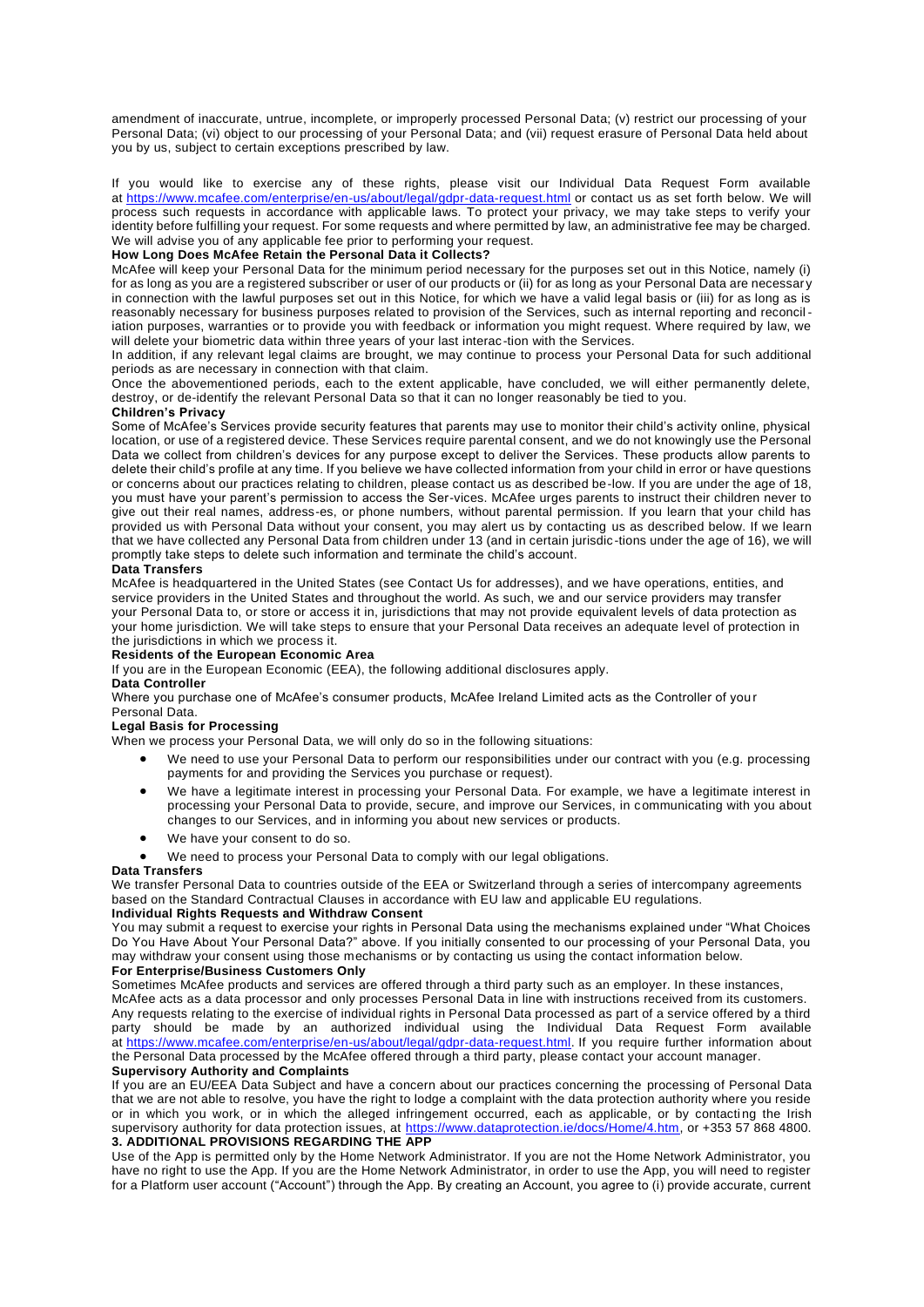and complete Account information, (ii) maintain and promptly update, as necessary, your Account information, and (iii) maintain the security of your Account credentials. **You agree that we can rely on the instructions of the person that establishes the Account related to your Home Network. You are not permitted to let other individuals use your Account credentials. You understand that letting another individual control the Home Network through your Account may result in changes to your Platform configurations and permissions. You acknowledge that McAfee has no responsibility to you with respect to the actions of such parties. As such, you are solely responsible for maintaining the confidentiality of your Account login information and for all activities that occur under your Account.**

#### **4. UNLAWFUL AND PROHIBITED USE**

As a specific condition of your access to the Home Network, you explicitly agree not to use the Home Network for any purpose that is unlawful or prohibited by these Terms. You agree: (i) not to violate any applicable law, contract, intellectual property or other third-party right or commit a tort; (ii) not to engage in any harassing, threatening, intimidating, predatory or stalking conduct; not to use the Home Network in any way that could damage, disable, overburden, or impair the Home Network, or interfere with anyone else's use of the Home Network, (iii) not to attempt to gain unauthorized access to the Platform or the App, through hacking, password mining or any other means, (iv) not to attempt to reverse engineer any portion of the Platform or the App, or attempt to infringe the intellectual property rights of others in any way, (v) not to obtain or attempt to obtain any materials or information through any means not intentionally made available through the Home Network or App, (vi) to act responsibly and not use the Home Network or App for any fraudulent, unlawful, harassing, abusive, illegal, or unauthorized purpose, or engage in, encourage or promote any activity that violates these Terms. You further acknowledge and agree that a violation of these Terms may result in a denial of access to the Home Network and App without notice and may subject you to administrative penalty and/or criminal liability.

Additionally, if you are a Home Network Administrator, you agree that you will not permit anyone else to access or use your Account.

#### **5. SECURITY WARNING**

Wireless communications, including those sent over the Home Network, are not secure communications. McAfee is not responsible for the privacy of activity using the Home Network. For security purposes, activity on the Home Network may be monitored, but there is no obligation on McAfee to do so or to take any action even if it does.

#### **6. AVAILABILITY OF THE PLATFORM; AUTOMATIC UPDATES**

**Availability of the Platform.** While we aim for the Platform to be highly reliable and available, you acknowledge that it may not be available 100% of the time. The Platform is subject to sporadic interruptions and failures for a variety of reasons beyond our control, including router failure, Wi-Fi intermittency, service provider or your mobile carrier uptime, viruses, bugs or other issues present in your router equipment, computer or other devices connected to your Home Network, and your App configurations, among others. You acknowledge these limitations and agree that McAfee is not responsible for any damages allegedly caused by the failure or delay of the Platform. Additionally, you are solely responsible for any fees charged directly by such third parties in connection with your use of the Platform and for your compliance with all applicabl e agreements and policies provided by such third parties.

**Automatic Updates.** We may from time to time develop updates, patches, bug fixes, and other modifications to the Software ("Updates") at no cost to you. Updates may be automatically installed without providing any additional notice or receiving any additional consent from you. By accessing or using the Software, you consent to automatic Updates. You further acknowledge that you may be required to install Updates to use the Software, and to promptly install any Update we provide.

#### **7. PROPRIETARY RIGHTS**

**McAfee Property.** You acknowledge that all of the intellectual property rights, including without limitation copyrights, patents, trademarks, and trade secrets in the Platform and the App (and in the underlying technology) are owned by McAfee, its affiliates or its licensors. All rights not expressly licensed are reserved.

**Feedback.** You may choose to, or we may invite you to submit, comments, ideas, suggestions, or concerns about the Platform and the App (collectively, "Feedback"). By submitting any Feedback, you agree that your submissions are voluntary, gratuitous, unsolicited, and without restriction, and will not place McAfee under any fiduciary or other obligatio n. You acknowledge that McAfee may use, copy, modify, publish, or redistribute your submissions for any purpose wi thout any compensation to you. You further agree that McAfee does not waive any rights to use similar or related ideas previously known to McAfee, whether developed by its employees or obtained from other sources.

#### **8. LIMITED LICENSE**

We are pleased to grant you a nonexclusive, revocable, non-assignable, non-sublicensable, limited license to use the Platform and the App for personal use only and in accordance with these Terms and all applicable laws and regulations. The Platform is intended to be used only on the router on which it is pre-installed, and the App is intended to be used only on a supported mobile device owned by you. Unless explicitly stated by us, nothing in these Terms shall be construed as conferring any right or license to any patent, copyright, trademark, or other proprietary right of McAfee or any third party, whether by estoppel, implication or otherwise. This license is nontransferable and is revocable by us in the event you violate this Agreement. Upon any termination of this license, you must immediately cease all use of the Platform and App.

#### **9. LIMITED WARRANTY; DISCLAIMERS**

**Except for the limited warranty below, McAfee disclaims any and all other warranties, and any and all responsibility for any loss, injury, claim, liability, or damage of any kind resulting from, arising out of, or in any way related to (a) any errors in or omissions on or from the Home Network or App, including but not limited to technical inaccuracies and typographical errors, (b) any third party websites or content therein directly or indirectly accessed through links on the Home Network or App, including but not limited to any errors in or omissions contained therein, (c) the unavailability of the Home Network or App, (d) your use of the Home Network or App, (e) your use of any equipment or software in connection with the Home Network or App, or (f) information you might access or encounter or any activity that results from your access, encounter or activity on the internet.**

**Any dealings with any third parties (including advertisers and/or sponsors) appearing on the Home Network, and any other terms, conditions, warranties or representations associated with such dealings are solely between you and those third parties. We are not responsible for examining or evaluating, and do not warrant the offerings of, any of these businesses or individuals or the content of their websites. McAfee does not assume any responsibility or liability for the actions, products, or website contents of any third parties. You should carefully review their privacy statements and other conditions of use.**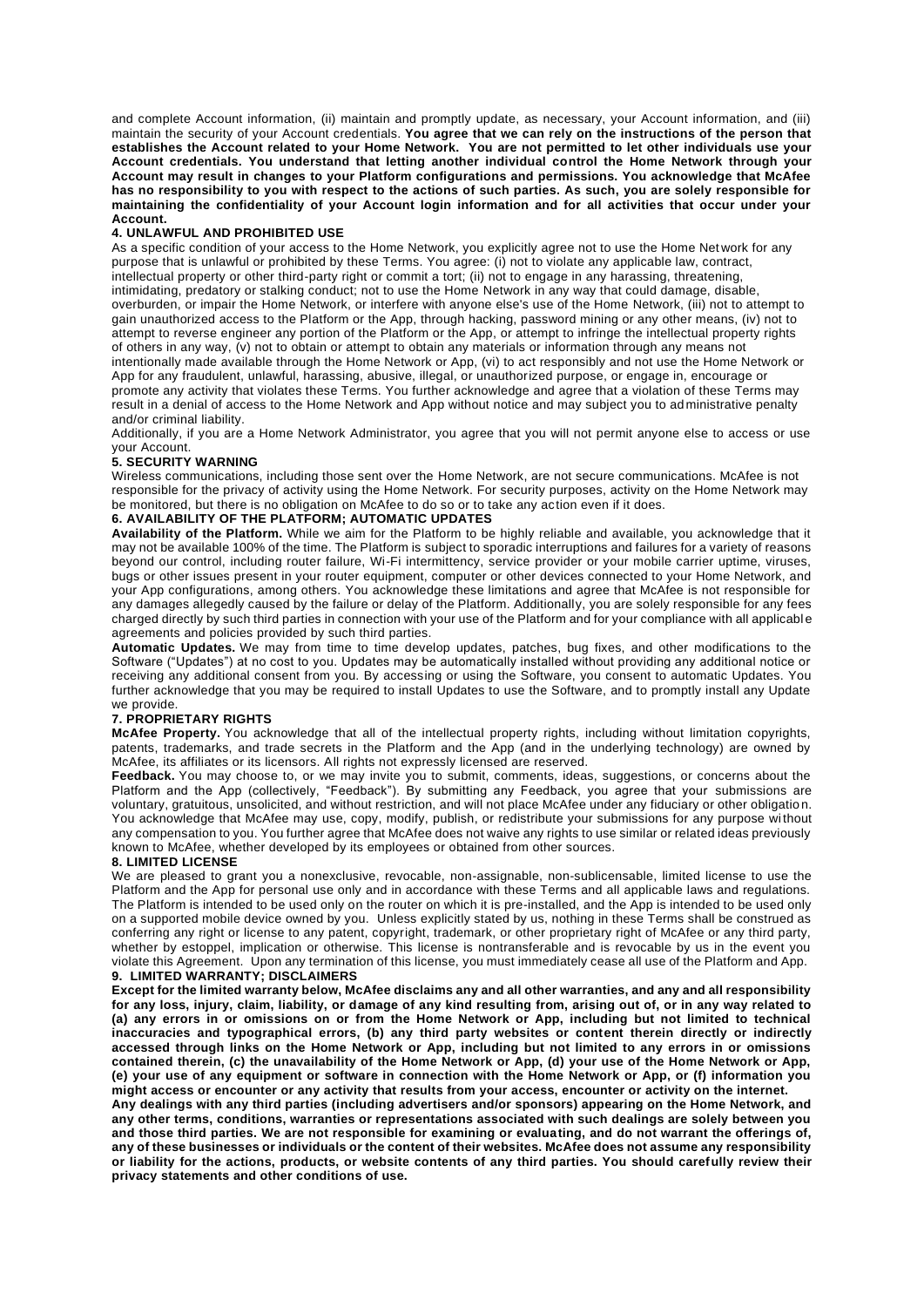**The Platform, Home Network, and App are provided on an "as is" and "as available" basis without warranties of any kind. McAfee makes no warranties or representations, and expressly disclaims any and all warranties, including but not limited to the implied warranties of design, merchantability, fitness for a particular purpose, and title, any warranties arising from a course of dealing, usage, or trade practice, and any warranties of non infringement of any third party's patent(s), trade secret(s), copyright(s) or other intellectual property rights. McAfee will not be liable for any damages (including direct, indirect, incidental, consequential, special or punitive). McAfee does not warrant that the operation of the Home Network or App will be uninterrupted or error-free. No oral or written information given by McAfee or an authorized representative of McAfee shall create any warranty. In addition, McAfee does not represent or warrant that the Platform, Home Network, and App are accurate, complete, reliable, current or error-free, or that the content or websites that you or users of your Home Network request, receive, or visit will be safe, legal, acceptable, or appropriate for a particular age. You acknowledge that any age-based filtering based on your App configurations may not be 100% accurate, and that McAfee is not responsible in the event that certain content on your Home Network is not appropriately filtered according to your configurations. While McAfee attempts to make your access to and use of the Platform, Home Network, and App safe, we cannot and do not represent or warrant that the Platform, Home Network, or App, or our servers are free of viruses or other harmful components. You assume the entire risk as to the quality and performance of the** 

**Platform, Home Network, and App. You acknowledge that some security breaches involve attacks on data. For example, there are viruses and other malware that: (i) delete or destroy your data (sometimes individual files, but sometimes even an entire disk by corrupting a master boot record or other key element); (ii) modify your files (such as parasitic malware that attaches itself to a file and modifies the file to enable its own execution and/or propagation); and (iii) encrypt files on your drive (such as ransomware that uses asymmetric encryption). The best way for you to protect yourself from these types of attacks is frequent back-ups of your data to another device/location. That way, you have another copy of the data in the event that the attacking software has deleted, modified, or destroyed the data. It is your sole and exclusive responsibility to back-up all data and files on your device so that they can be restored in the event of an attack on your data. Without such a back-up, it may not be possible to restore the deleted/destroyed/modified data. McAfee is not liable for loss of or recovery of data, or for files or loss of use of systems or networks arising from attacks on data.**

**Limited Warranty. We warrant that the Platform will perform substantially in accordance with the product description provided at McAfee.com. If you are dissatisfied with any portion of the Platform or the App, or with any of these Terms, your sole and exclusive remedy is to discontinue using the Home Network. 10. LIMITATION OF LIABILITY**

**Under no circumstances are we or our suppliers, licensors or other third-party service providers liable to you for any: (a) indirect, special, incidental, or consequential damages; (b) theft of personally identifiable information or cost of procuring substitute services, and (c) damages for loss of profits, loss of goodwill, loss of personnel salaries, work stoppage, computer failure or malfunction, loss of data, or negligence of any kind, or for any other nondirect damage or loss. In no event will our, our affiliates' or our suppliers', licensors' or other third-party service providers' aggregate liability to you for direct damages under these terms exceed the greater of (i) the price you paid for the Platform service, or (ii) if you have not paid McAfee for the use of any services, \$100.00 USD (one-hundred U.S. dollars). Nothing in these Terms limits any rights you may have under existing consumerprotection statutes or other applicable laws that may not be waived by contract in your jurisdiction. 11. INDEMNIFICATION**

To the fullest extent permitted by applicable law, you agree to indemnify, defend, and hold McAfee and its past, present, and future employees, officers, directors, contractors, equity holders, parent companies, subsidiaries, affiliates, licensors and suppliers (collectively, the "McAfee Parties") harmless from any damages, liabilities, claims, demands, awards, judgments, losses, fees, expenses, and costs of every kind and nature whatsoever, whether known or unknown, foreseen or unforeseen, matured or unmatured, or suspected or unsuspected, in law or in equity, whether in tort, contract, or otherwise (collectively, "Claims") made by any third party due to or arising out of (i) any misuse by you or anyone you authorize to use the Home Network, your Account, or the App; (ii) your violation of these Terms or any other applicable terms, policies, warnings, or instructions provided by McAfee or a third party in relation to the Home Net work or App; (iii) any Feedback you provide; or (iv) your violation of any law or the rights of a third party. You agree to promptly notify McAfee of any third-party Claims, cooperate with defending such Claims (including, but not limited to, attorneys' fees and expenses, court costs, costs of settlement and costs of pursuing indemnification and insurance). You further agree that McAfee Parties shall have control of the defense or settlement of any third-party Claims. This indemnity is in addition to, and not in lieu of, any other indemnities set forth in a written agreement between you and McAfee.

#### **12. BINDING ARBITRATION AND CLASS ACTION WAIVER**

**Agreement to Arbitrate Disputes.** Any claim, dispute or controversy of any kind, regardless of the type of claim or legal theory or remedy ("Claim") by either you or us against the other arising from, relating to or in any way concerning the Terms, the Home Network, the App, or any other services you receive from us (or from any advertising for any such products or services) shall, at the demand of either party, be resolved by confidential binding arbitration. This agreement to arbitrate also includes: (i) claims relating to the enforceability or interpretation of any of these arbitration provision s; (ii) Claims by you, and also Claims made on your behalf or connected to you, such as an employee, representative, agent, predecessor, successor, heir, assignee, or trustee in bankruptcy; (iii) Claims that relate directly to us, and/or to our pare nt, affiliates, successors, assignees, employees, and agents; and (iv) Claims asserted as part of a class action, private attorney general or other representative action, it being expressly understood and agreed to that the arbitration of such claims must proceed on an individual (non-class, non-representative) basis and the arbitrator may award relief only on an individual (non-class and non-representative) basis. **You and we agree that no class action, consolidated action, private attorney general or other representative claims may be pursued in arbitration, nor may such actions be pursued in court. By accepting this arbitration agreement, you agree to waive the right to initiate or participate in a class action, representative action, private attorney general action or consolidated arbitration in any matter encompassed by this arbitration provision.**

**Notice of Dispute.** The party seeking arbitration must first notify the other party of the dispute in writing at least 60 days in advance of initiating arbitration. Notice should be sent to McAfee, 5000 Headquarters Drive, Plano, TX 75024, Attention: Legal Department. The notice must include your name, address, and contact information, the facts giving rise to the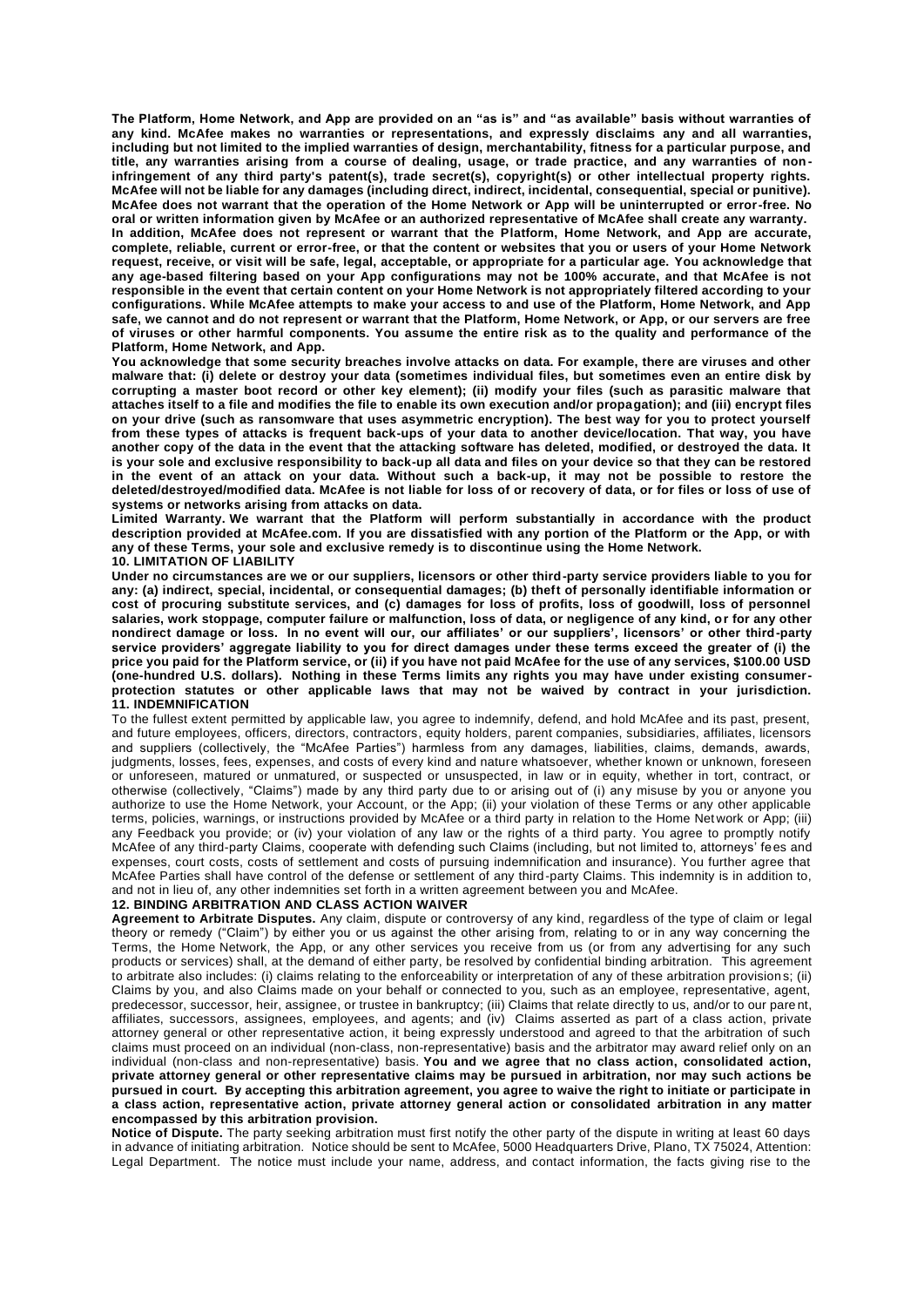dispute, and the relief requested. You and McAfee will attempt to resolve any dispute through informal negotiation within 60 days from the date of the Notice of Dispute is sent. After 60 days, you or we may commence arbitration.

**Administration of Arbitration.** If any dispute is not resolved by informal negotiation, any claim, dispute, or controversy will be, at the demand of either party, conducted exclusively by binding arbitration governed by the Federal Arbitration Act ("FAA"), and not state law. **You are giving up the right to litigate (or participate as a party or class member in) all disputes in court before a judge or jury.** Instead, all disputes will be resolved on an individual basis before a single, neutral arbitrator and the proceeding shall be confidential. The arbitrator will be either a lawyer admitted to practice law in his or her jurisdiction and with at least ten years' experience, or a retired or former judge selected in accordance with the rules of the AAA. The arbitrator is bound by the terms of this Agreement, and the arbitration shall be governed by the Commercial Arbitration Rules and Supplementary Procedures for Consumer Related Disputes of the AAA, as modified by this Agreement (the "Arbitration Rules"). For more information, see adr.org or call 1-800-778-7879.

All arbitration proceedings shall be conducted in English, and the United States FAA shall govern the interpretation, enforcement, and proceedings pursuant to the binding arbitration clause in these Terms. The award shall be confidential and only disclosed as is necessary to obtain judgment or as otherwise required by law. You and we further agree that a judgment may be entered upon the award by any court having jurisdiction. The arbitration award shall determine the rights and obligations between the named parties only, and only in respect of the claims in arbitration, and shall not have any bearing on the rights and obligations of any other dispute.

**Costs.** The party initiating the arbitration shall pay the initial filing fee. If you file the arbitration and an award is rendered in your favor, we will reimburse your filing fee. We will pay the fees and costs for the first day of any hearing. All other fees and costs will be allocated in accordance with the arbitration rules. However, we will advance or reimburse filing and other fees if the arbitrator rules that you cannot afford to pay them or if you ask us and we determine there is a good reason for doing so. Each party shall bear the expense of their respective attorneys, experts, witnesses, and other expenses, regardless of who prevails, but a party may recover any or all expenses from another party if the arbitrator, applying applicable law, so determines.

**Right to Resort to Provisional Remedies Preserved.** Nothing herein shall be deemed to limit or constrain our right to resort to self-help remedies or to comply with legal process, or to obtain provisional remedies such as injunctive relief, attachment, or garnishment by a court having appropriate jurisdiction; provided, however, that you or we may elect to arbitrate any dispute related to such provisional remedies.

**Conflicting Terms.** In the event of a conflict between the Arbitration Rules and this arbitration agreement, this arbitration agreement shall govern. If any portion of this arbitration agreement is deemed invalid or unenforceable, it shall not invalidate the other provisions of the arbitration agreement, provided, however, that (a) if the prohibition on classwide arbitration is deemed invalid, then this entire arbitration agreement shall be null and void; and (b) if the prohibition on arbitration of representative claims brought in a private attorney general capacity is deemed invalid, then the arbitration agreement shall be null and void as to such claims only. This arbitration agreement shall survive the termination or cancellation of these Terms. In the event of a conflict between this arbitration agreement and any other applicable arbitration provision, this arbitration agreement shall control.

**Waiver of Jury Trial. If for any reason a claim proceeds in court rather than through arbitration, you and McAfee agree that there will not be a jury trial. You and McAfee unconditionally waive any right to trial by jury in any dispute that in any way relates to or arises out of these Terms or from any services you receive from us (or from any advertising for any such services). In the event of litigation, this paragraph may be filed to show a written consent to a trial by the court.**

#### **13. GOVERNING LAW**

Except as provided in Section 18 below, these Terms, your access to and use of the Home Network, the relationship of the parties, and any disputes arising out of, concerning, or relating to the Terms, including any disputes between you and McAfee, will be governed by and construed in accordance with the laws of the State of New York, excluding its conflict of law principles, except that the FAA governs all provisions relating to arbitration. If for any reason, the laws of the State of New York are found not to apply, then these Terms, the use of the Platform, the relationship of the parties, and any disputes arising out of, concerning, or relating to these Terms, including any disputes between you and McAfee, will be governed by and construed in accordance with the laws of the State of Delaware, excluding its conflict of la w principles, except that the FAA governs all provisions relating to arbitration. The United Nations Convention on Contracts for the International Sale of Goods and the Uniform Computer Information Transactions Act do not apply to the Home Network. **14. TERMINATION**

These Terms will remain in full force and effect so long as you continue to access or use the Home Network and/or App, or until terminated in accordance with the provisions of these Terms. At any time, McAfee may (i) suspend or terminate your rights to access or use the Home Network and/or App, or (ii) terminate these Terms with respect to you if McAfee in good faith believes that you have used the Home Network or App in violation of these Terms, including any incorporated guidelines, terms or rules. Upon termination of these Terms, your right to use the Home Network and App will automatically terminate.

#### **15. SEVERABILITY**

If any provision or part of a provision of these Terms is unlawful, void or unenforceable, that provision or part of the provision is deemed severable from these Terms and does not affect the validity and enforceability of any remaining provisions.

#### **16. ENTIRE AGREEMENT**

These Terms constitute the entire agreement between you and McAfee relating to your access to and use of the Home Network and, if you are the Home Network Administrator, your access to and use of the App. The failure of McAfee to exercise or enforce any right or provision of these Terms will not operate as a waiver of such right or provision. The section titles in these Terms are for convenience only and have no legal or contractual effect. Except as otherwise provided herein, these Terms are intended solely for the benefit of the parties and are not intended to confer third party beneficiary rights upon any other person or entity.

#### **17. LICENSING ENTITIES**

The Platform is licensed to you by one of these legal entities:

(a) McAfee, LLC., a Delaware corporation, with offices located at 2821 Mission College Blvd., Santa Clara, California 95054, USA, if the Platform is used in North America, Central America, South America, or the Caribbean; (b) McAfee Ireland Limited, with offices located at Building 2000 City Gate, Mahon, Cork, Ireland if the Platform is used in Europe, the Middle East, Africa, Asia, or the Pacific Rim; or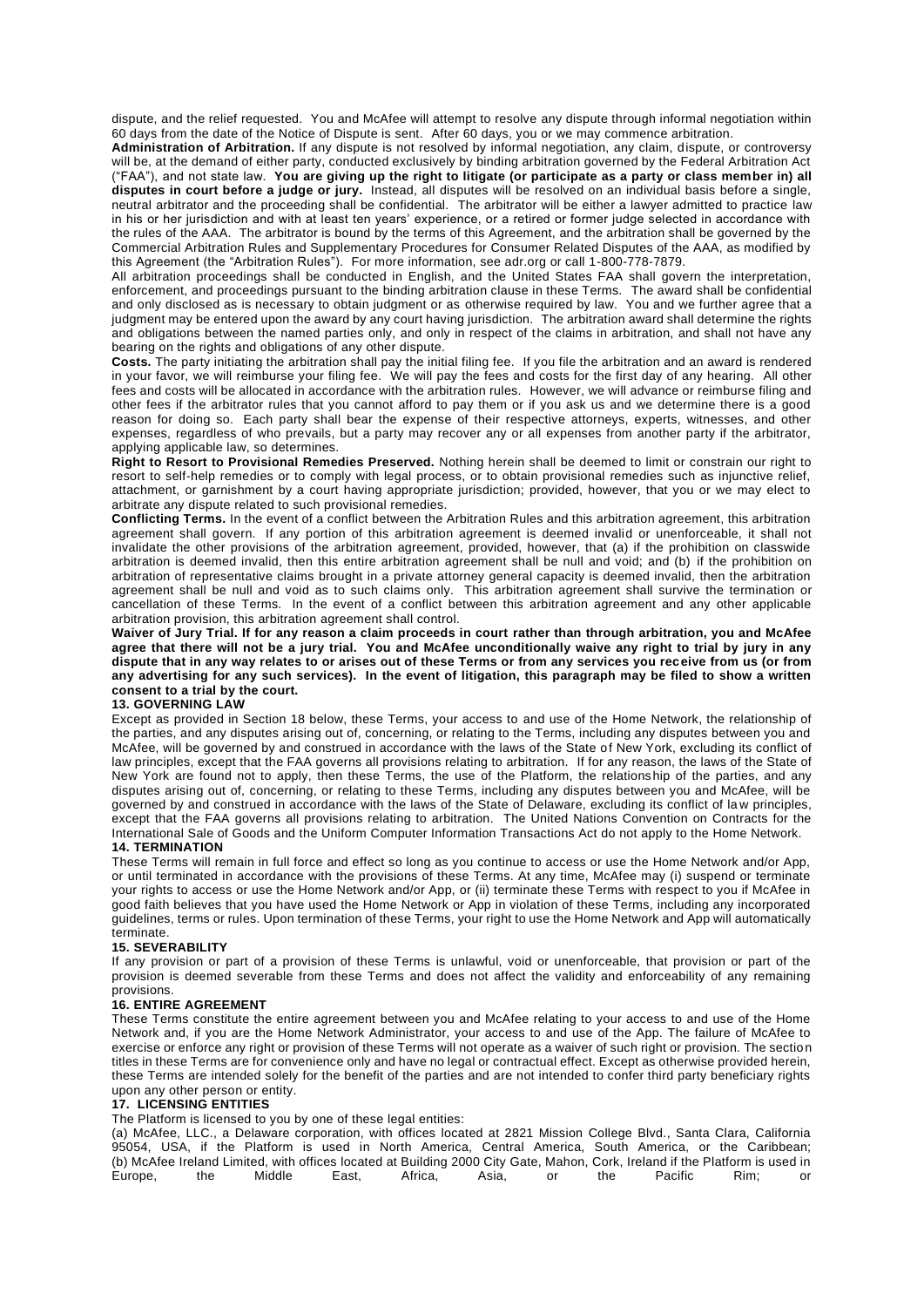(c) McAfee Co., Ltd. with offices located at Shibuya Mark City West Building 12-1, Dougenzaka 1-Chome, Shibuya-ku, Tokyo 150-0043, Japan, if the Platform is used in Japan.

## **18. ADDITIONAL TERMS FOR THE APP**

NOTICE REGARDING APPLE

Notwithstanding any terms to the contrary in these Terms, the following additional terms will apply to the download of the App for use on the iPhone, iPod Touch or iPad:

You and McAfee acknowledge that these Terms are solely between you and McAfee, and not with Apple, Inc. ("*Apple*"), and that McAfee, not Apple, is solely responsible for the Software, the content thereof, maintenance, support services and warranty therefor, and addressing any claims relating thereto (e.g., product liability, legal compliance or intellectual property infringement). You acknowledge and agree that the availability of the App is dependent on the third party from which you received the App, e.g., the Apple iPhone App Store ("*App Store*"). You agree to pay all fees charged by the App Store in connection with the App (if any). You further acknowledge that the usage rules for the App are subject to any additional restrictions set forth in the Usage Rules for the Apple App Store Terms of Software ("*Apple Usage Rules*") as of the date you download the App. In the event of any conflict between the terms and conditions of the Apple Usage Rules and the terms and conditions of these Terms, the terms and conditions of the Apple Usage Rules will govern if they are more restrictive.

**Scope of License.** The license granted to you is limited to a non-transferable license to use the App on any iPhone, iPod Touch or iPad that you own or control as permitted by the Apple Usage Rules.

**Maintenance and Support.** McAfee is solely responsible for providing maintenance and support services with respect to the App. You acknowledge and agree that Apple has no obligation whatsoever to furnish any maintenance and support services with respect to the App.

**Warranty.** You acknowledge and agree that Apple is not responsible for any product warranties, whether express or implied by law, with respect to the App. In the event of any failure of the App to conform to any applicable warranty, you may notify Apple, and Apple will refund the purchase price, if any, paid to Apple for the App by you, and to the maximum extent permitted by applicable law, Apple will have no other warranty obligation whatsoever with respect to the App. You also acknowledge and agree that to the extent that there are any applicable warranties, or any other claims , losses, liabilities, damages, costs or expenses attributable to any failure to conform to any such applicable warranty, such will be the sole responsibility of McAfee. However, you understand and agree that, in accordance with these Terms, McAfee has disclaimed all warranties of any kind with respect to the App, and therefore, there are no warranties applicable to the App, except those implied by law.

**Product Claims.** You and McAfee acknowledge and agree that as between Apple and McAfee, McAfee, not Apple, is responsible for addressing any of your claims or any third party claims relating to the App or your possession and/or use of the App, including, but not limited to (a) product liability claims, (b) any claim that the App fails to conform to any applicable legal or regulatory requirement, and (c) claims arising under consumer protection or similar legislation.

**Intellectual Property Rights.** You and McAfee acknowledge and agree that, in the event of any third party claim that the App or your possession and use of the App infringes that third party's intellectual property rights, McAfee, and not Apple, will be solely responsible for the investigation, defense, settlement and discharge of any such intellectual property infringement claim to the extent required under these Terms.

Legal Compliance. You represent and warrant that (a) you are not located in a country that is subject to a U.S. Government embargo, or that has been designated by the U.S. Government as a "terrorist supporting" country, and (b) you are not listed on any U.S. Government list of prohibited or restricted parties.

**Developer Name and Address.** Any end-user questions, complaints or claims with respect to the App should be directed to: [http://service.mcafee.com](https://service.mcafee.com/webcenter/portal/cp/home?locale=en-NZ)

**Third Party Beneficiary.** The parties acknowledge and agree that Apple and Apple's subsidiaries are third party beneficiaries of these Terms, and that, upon your acceptance of the terms and conditions of these Terms, Apple will have the right (and will be deemed to have accepted the right) to enforce any of the terms and conditions of these Terms against you as a third party beneficiary thereof. However, the right of McAfee to terminate, rescind, or make any ch ange to these Terms is not subject to the consent of any other person.

#### **Check Point**

The information saree extracted from Check point software Website: [https://www.checkpoint.com/third-party-software](https://www.checkpoint.com/third-party-software-disclaimer/)[disclaimer/](https://www.checkpoint.com/third-party-software-disclaimer/) on 28th June 2021.

#### **Third-Party Software Disclaimer**

Any links to third-party software available on this website are provided "as is" without warranty of any kind, either expressed or implied and such software is to be used at your own risk.

The use of the third-party software links on this website is done at your own discretion and risk and with agreement that you will be solely responsible for any damage to your computer system or loss of data that results from such activities. You are solely responsible for adequate protection and backup of the data and equipment used in connection with any of the software linked to this website, and we will not be liable for any damages that you may suffer connection with downloading, installing, using, modifying or distributing such software. No advice or information, whether oral or written, obtained by you from us or from this website shall create any warranty for the software.

#### **Additionally, we make no warranty that:**

- The third-party software will meet your requirements.
- The third-party software will be uninterrupted, timely, secure or error-free.
- The results from the use of the third-party software will be effective, accurate or reliable.
- The quality of the third-party software will meet your expectations.
- If errors or problems occur in connection with a download of the third-party software obtained from the links on this website, they will be corrected.

#### **The links to third-party software and the related documentation made available on this website are subject to the following conditions:**

- The software could include technical or other mistakes, inaccuracies or typographical errors.
- At any time without prior notice, we may make changes to the links pointing to third-party software or documentation made available on the third-party's website.
- The software may be out of date, and we make no commitment to update such materials.
- We assume no responsibility for errors or omissions in the third-party software or documentation available from its website.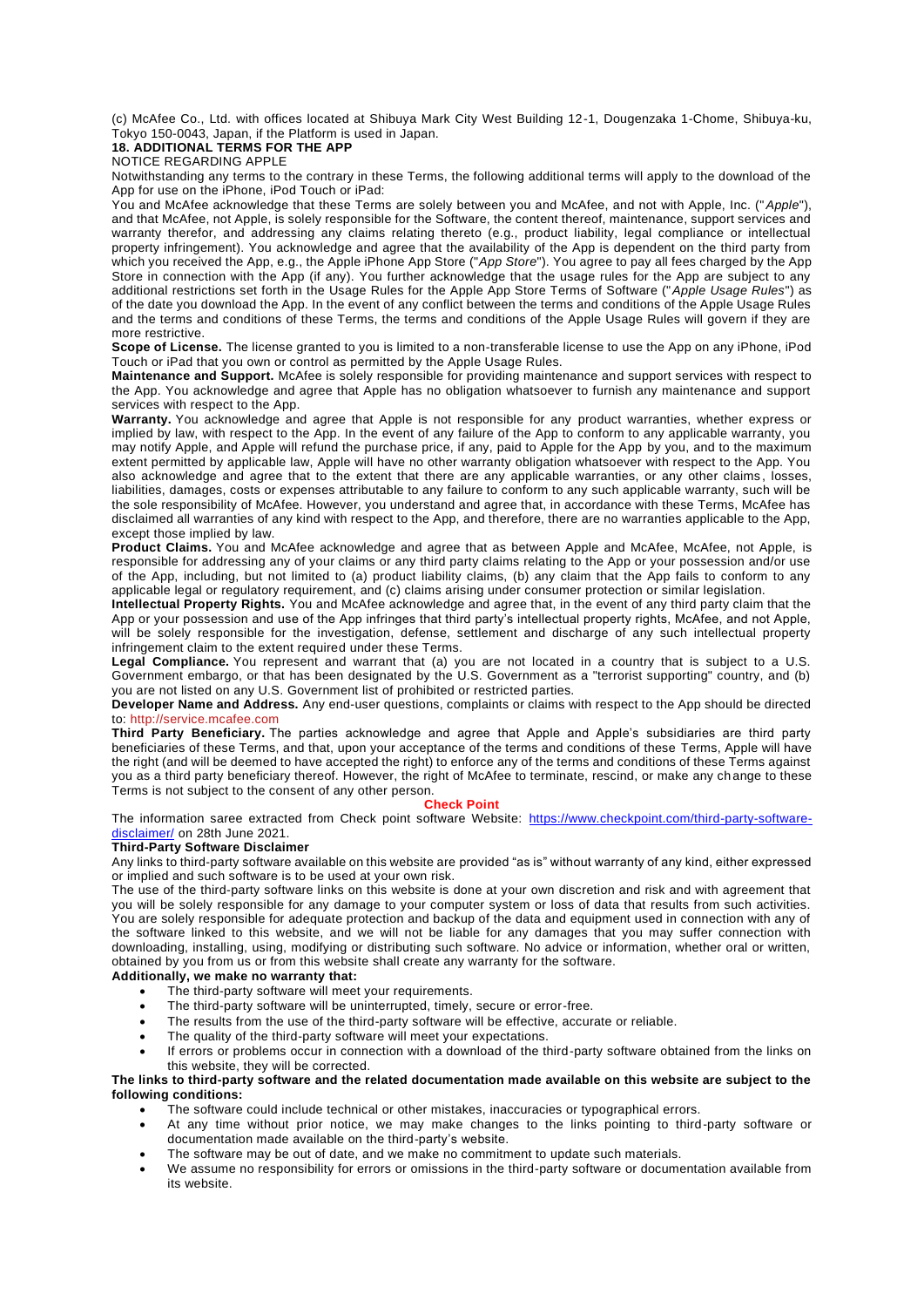• In no event shall we be liable to you or any third parties for any special, punitive, incidental, indirect or consequential damages of any kind, or any damages whatsoever, including, without limitation, those resulting from loss of use, lost data or profits, or any liability, arising out of or in connection with the use of this third-party software.

#### **Check Point Legal Disclaimer New Zealand**

The information saree extracted from Check point software Website:<https://checkpointsystems.com/nz/legal-disclaimer/> on 28th June 2021.

This website is intended to provide a general overview of activities of the Checkpoint Systems business division of CCL (meaning the subsidiaries and affiliates of CCL Industries Inc. engaged in the merchandise availability solutions for the retail industry, encompassing loss prevention and merchandise visibility, hereafter referred to as "Checkpoint Systems"). This website is made available to the public for reference and informational purposes exclusively. Checkpoint Systems has used its reasonable efforts to provide current, complete and error-free information, but makes no representations nor gives any warranty as to the currency, completeness, accuracy or correctness of any of the information contained herein. Checkpoint Systems reserves to itself the right to modify any information contained herein at any time without prior notice. In no event shall Checkpoint Systems, its directors, officers, employees, agents or advisors be liable for any damage of any kind arising out of or relating to the use of this website, including, but not limited to, any loss of use, data, income or profits incidental, special, indirect or consequential or any similar losses or damages, whether or not advised of the possibility of damages, and on any theory of liability, arising out of or in connection with the use of the information contained herein.

This website contains links to third party sites. Access to any other Internet site which may be linked to this website is undertaken at your own risk, and Checkpoint Systems is not responsible for the accuracy or reliability of any information, data, opinions, advice or statements made on such third-party sites. Checkpoint Systems provides these links merely as a convenience and the inclusion of such links does not imply an endorsement.

Checkpoint Systems does not wish to be linked to or from any third-party website which i) contains, posts or transmits any unlawful, threatening, abusive, libellous, defamatory, obscene, vulgar, pornographic, profane or indecent information of any kind, including without limitation, any content constituting or encouraging conduct that would constitute a criminal offence, give rise to civil liability or otherwise violate any local, state, provincial, national or international law or reg ulation; ii) may be damaging or detrimental to the activities, operations, credibility or integrity of Checkpoint Systems or which contains, posts or transmits any material or information of any kind which promotes racism, bigotry, hatred, or physical harm of any kind against any group or individual, could be harmful to minors, harasses or advocates harassment of another person, provides material that exploits people under the age of 18 in a sexual or violent manner, provides instructional information about illegal activities, including without limitation, the making or buying of illegal weapons; or iii) contains, posts or transmits any information, software or other material which violates or infringes upon the rights of others, includi ng material that is an invasion of privacy or publicity rights or which is protected by copyright, trademark or other proprietary rights. Checkpoint Systems reserves the right to prohibit or refuse to accept any link to the website, including, without limitation, any link which contains or makes available any content or information of the foregoing nature, at any time. You agree to remove any link you may have to the website upon the request of Checkpoint Systems.

#### **PRIVACY POLICY**

Your access to and continued use of the "Checkpoint Systems" (meaning CCL Industries Inc., and its subsidiaries and affiliates engaged in the merchandise availability solutions for the retail industry, encompassing loss prevention and merchandise visibility) website constitutes your acceptance of and compliance with the following provisions. If you do n ot agree to these terms and conditions, you should immediately discontinue any use of the site. Also note that these terms and conditions may change from time to time and it is your responsibility to check for such updates. The last revision for these terms and conditions is set forth below.

# May 28th, 2018

- **1.** No Collection of Personal Information for Browsing Purposes. Checkpoint does not collect personal information about you unless specifically and knowingly provided by you, either by ordering reports, prese ntations, etc. by mail or through downloads.
- **2.** Security Risks Related to Internet. This website has security measures in place to protect the loss, misuse and alteration of the information under Checkpoint Systems 's control. Although every effort is taken to ensure no one else will view, seize or obtain your personal data, complete confidentiality and security is not yet possible over the Internet. Any encrypted email communication over the Internet is not secure or confidential, and is subject to possible interception, loss and alteration. You acknowledge and agree that Checkpoint, its agents, administrators, employees and affiliates may not be held liable for any damages you or anyone else may suffer or incur as a result of the transmission of confidential or sensitive information over the Internet, and that all such communications will be made at your own risk.
- **3.** Request for Information. Checkpoint obtains its information about you directly from you. Depending on the type of product or service requested, Checkpoint may require information such as your name, address and other additional information. Any personal information is only obtained by Checkpoint if you supply it voluntarily. Checkpoint does not transmit any personal information and preferences regarding your user profile, at all times. In order to review any personal information provided to Checkpoint, or to ask Checkpoint to delete such information or cease further use of such information, please submit your request to Checkpoint by email to ccl@cclind.com and privacy@checkpt.com
- **4.** Monitoring. You acknowledge that Checkpoint may monitor access to, use of and other activities relating to this website, and may intervene in relation thereto but Checkpoint does not make any representation or warranty that it will do so. You hereby consent to any such monitoring and intervention.
- **5.** Cookies. Checkpoint and its third-party providers set and use cookies and similar technologies to store and manage user preferences, deliver targeted advertising, enable content, and gather analytic and usage data, for example. The use of cookies and other tracking technologies is standard across websites and apps through which information is collected about your online activities across applications, websites, or other services. You can manage website cookies in your browser settings, and you always have the choice to change these settings by accepting, rejecting, or deleting cookies. If you choose to change your settings, you may find that certain functions and features will not work as intended. All browser settings are slightly different, so to manage cookies, you should refer to the relevant settings within your browser.